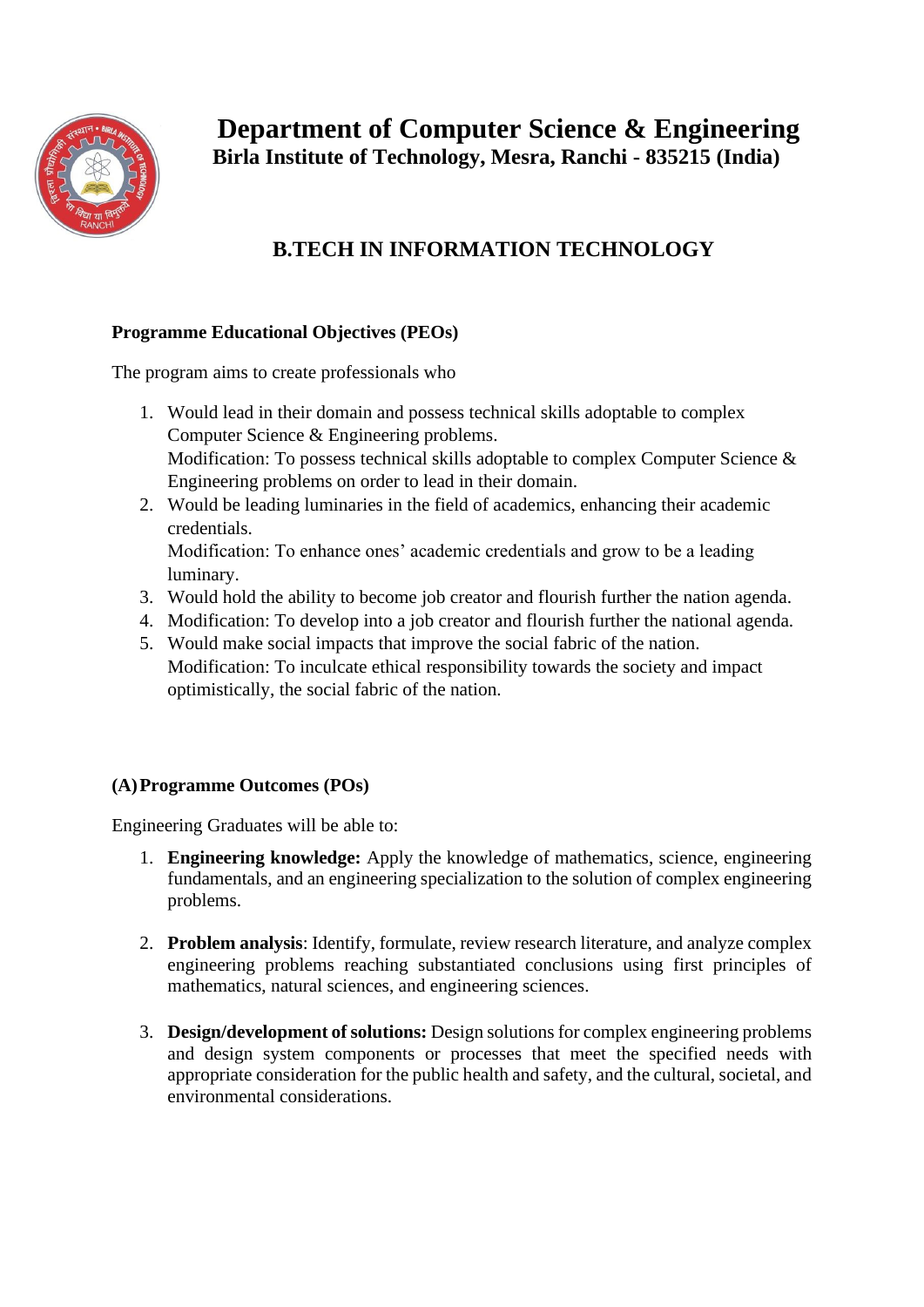- 4. **Conduct investigations of complex problems:** Use research-based knowledge and research methods including design of experiments, analysis and interpretation of data, and synthesis of the information to provide valid conclusions.
- 5. **Modern tool usage:** Create, select, and apply appropriate techniques, resources, and modern engineering and IT tools including prediction and modeling to complex engineering activities with an understanding of the limitations.
- 6. **The engineer and society:** Apply reasoning informed by the contextual knowledge to assess societal, health, safety, legal and cultural issues and the consequent responsibilities relevant to the professional engineering practice.
- 7. **Environment and sustainability:** Understand the impact of the professional engineering solutions in societal and environmental contexts, and demonstrate the knowledge of, and need for sustainable development.
- 8. **Ethics:** Apply ethical principles and commit to professional ethics and responsibilities and norms of the engineering practice.
- 9. **Individual and team work:** Function effectively as an individual, and as a member or leader in diverse teams, and in multidisciplinary settings.
- 10. **Communication:** Communicate effectively on complex engineering activities with the engineering community and with society at large, such as, being able to comprehend and write effective reports and design documentation, make effective presentations, and give and receive clear instructions.
- 11. **Project management and finance**: Demonstrate knowledge and understanding of the engineering and management principles and apply these to one's own work, as a member and leader in a team, to manage projects and in multidisciplinary environments.
- 12. **Life-long learning:** Recognize the need for and have the preparation and ability to engage in independent and life-long learning in the broadest context of technological change.

## **(B) Programme Specific Outcomes (PSOs)**

**PSO 1**: Ability to identify, analyse and provide efficient solutions that cater to problems of varying complexity in the field of computer science.

**PSO 2**: Ability to justify / evaluate solutions with help of sound mathematical foundations, algorithmic principles, theoretical computer science knowhow and research-based knowledge in view of perpetual advancements in computer science.